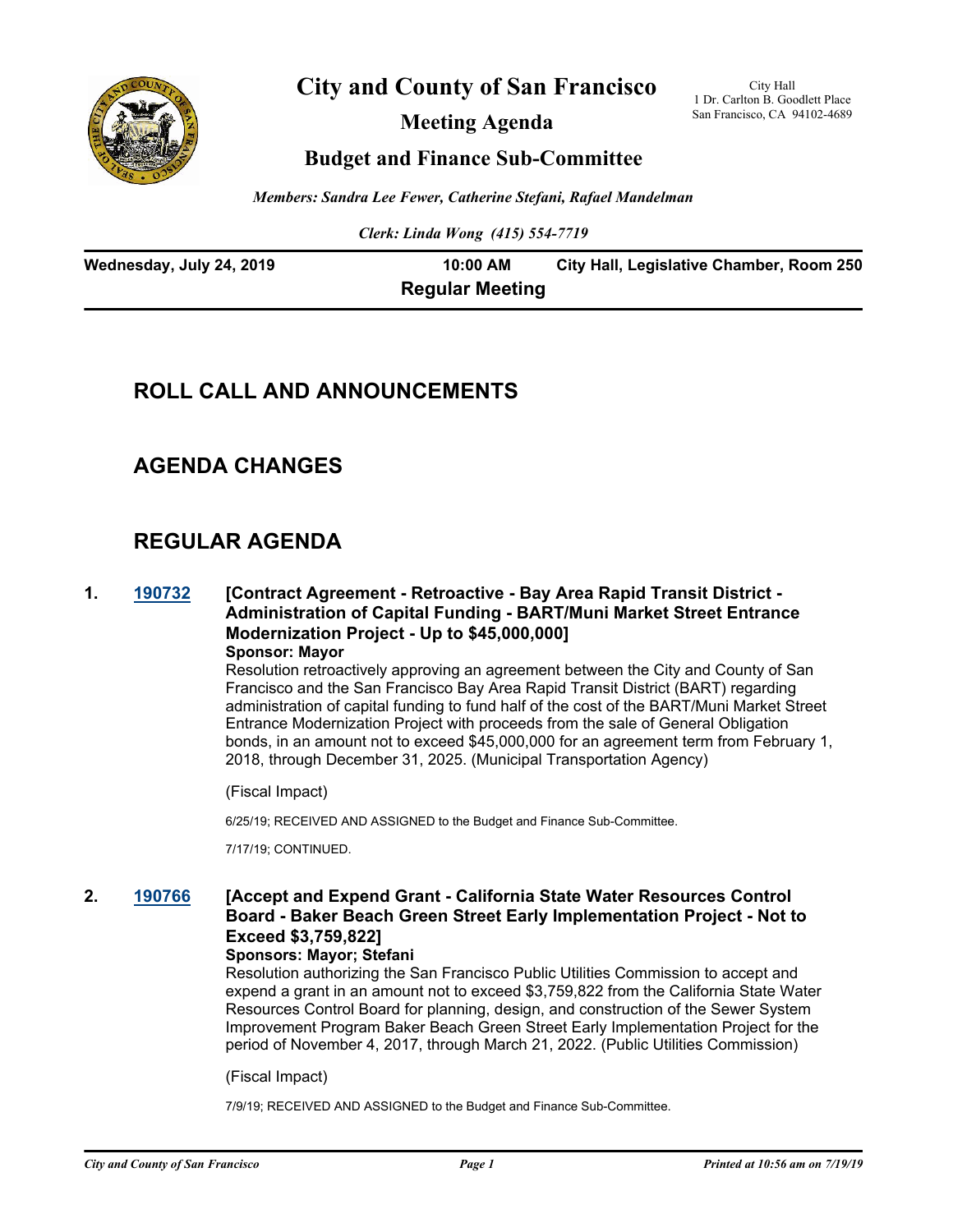### **3. [190761](http://sfgov.legistar.com/gateway.aspx?m=l&id=34883) [Accept and Expend Grant - California State Senate Bill 1 Local Partnership Program - Sunset and Parkside Streets Pavement Renovation - \$2,340,000]**

### **Sponsors: Mayor; Mar**

Resolution authorizing the acceptance and expenditure of California State Senate Bill 1 Local Partnership Program formulaic funding in the amount of \$2,340,000 for San Francisco Public Works' Sunset and Parkside Streets Pavement Renovation project.

### (Fiscal Impact)

7/9/19; RECEIVED AND ASSIGNED to the Budget and Finance Sub-Committee.

# **4. [190765](http://sfgov.legistar.com/gateway.aspx?m=l&id=34887) [Multifamily Housing Revenue Bonds - 401 Avenue of the Palms (Maceo May Apartments) - Not to Exceed \$50,000,000]**

### **Sponsors: Mayor; Haney**

Resolution declaring the intent of the City and County of San Francisco ("City") to reimburse certain expenditures from proceeds of future bonded indebtedness; authorizing the Director of the Mayor's Office of Housing and Community Development ("Director") to submit an application and related documents to the California Debt Limit Allocation Committee ("CDLAC") to permit the issuance of residential mortgage revenue bonds in an aggregate principal amount not to exceed \$50,000,000 for 401 Avenue of the Palms (Parcel C3.2 of the Treasure Island Master Plan) (Maceo May Apartments); authorizing and directing the Director to direct the Controller's Office to hold in trust an amount not to exceed \$100,000 in accordance with CDLAC procedures; authorizing the Director to certify to CDLAC that the City has on deposit the required amount; authorizing the Director to pay an amount equal to such deposit to the State of California if the City fails to issue the residential mortgage revenue bonds; approving, for purposes of the Internal Revenue Code of 1986, as amended, the issuance and sale of residential mortgage revenue bonds by the City in an aggregate principal amount not to exceed \$50,000,000; authorizing and directing the execution of any documents necessary to implement this Resolution; and ratifying and approving any action heretofore taken in connection with the Project, as defined herein, and the Application, as defined herein.

7/9/19; RECEIVED AND ASSIGNED to the Budget and Finance Sub-Committee.

# **5. [190758](http://sfgov.legistar.com/gateway.aspx?m=l&id=34880) [Accept and Expend Grant - Alternative Process County Competitive Allocation Funds - California Department of Housing and Community Development - No Place Like Home Grant Program - \$18,250,554] Sponsor: Mayor**

Resolution authorizing the Mayor's Office of Housing and Community Development, on behalf of the City and County of San Francisco, to accept and expend the county competitive allocation award in the amount of \$18,250,554 under the California Department of Housing and Community Development No Place Like Home Program, which provides funding for counties to develop multifamily housing specifically for persons with serious mental illness who are homeless, chronically homeless, or at-risk of chronic homelessness.

7/9/19; RECEIVED AND ASSIGNED to the Budget and Finance Sub-Committee.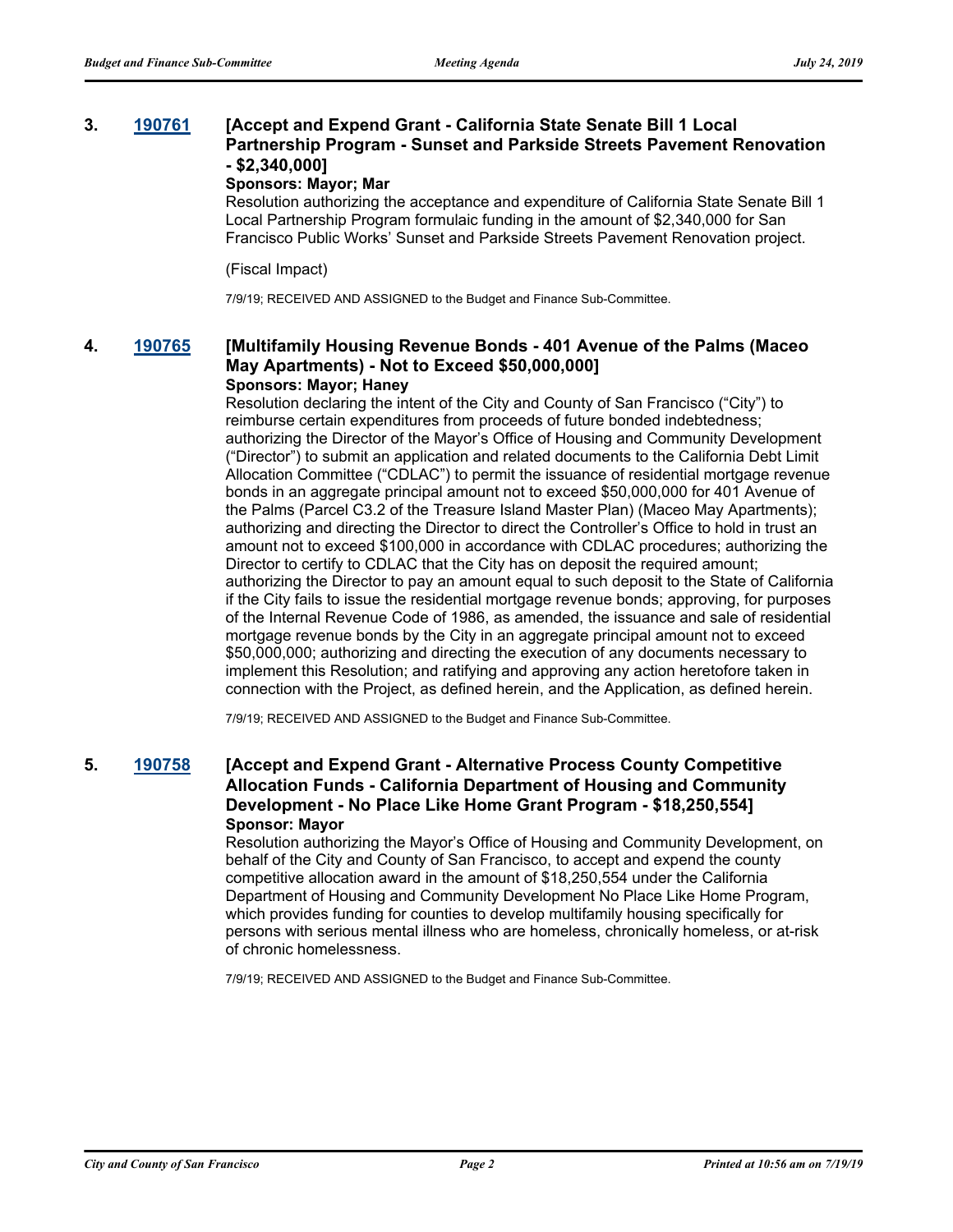# **6. [190759](http://sfgov.legistar.com/gateway.aspx?m=l&id=34881) [Accept and Expend Grant - Noncompetitive Alternative Process County Designation - California Department of Housing and Community Development - No Place Like Home Grant Program - \$9,519,091] Sponsor: Mayor**

Resolution authorizing and delegating to the Mayor's Office of Housing and Community Development, on behalf of the City and County of San Francisco, to accept and expend the county noncompetitive allocation award in the amount of \$9,519,091 under the California Department of Housing and Community Development No Place Like Home Program, which provides funding for counties to develop multifamily housing specifically for persons with serious mental illness who are homeless, chronically homeless, or at-risk of chronic homelessness.

7/9/19; RECEIVED AND ASSIGNED to the Budget and Finance Sub-Committee.

## **7. [190763](http://sfgov.legistar.com/gateway.aspx?m=l&id=34885) [Authorizing Expenditures - Gift to Compton's District Transgender, Lesbian, Gay, and Bisexual Stabilization Fund - \$300,000] Sponsors: Mayor; Haney**

Resolution authorizing the Mayor's Office of Housing and Community Development to expend a gift to Compton's District Transgender, Lesbian, Gay, and Bisexual (TLGB) Stabilization Fund dollars in the amount of \$300,000 to support the City's efforts to recognize and support historic and present-day TLGB communities in the Tenderloin neighborhood.

7/9/19; RECEIVED AND ASSIGNED to the Budget and Finance Sub-Committee.

## **8. [190764](http://sfgov.legistar.com/gateway.aspx?m=l&id=34886) [Loan Documents - 937 Clay Street, 305 San Carlos Street, 3198-24th Street, 654 Capp Street - Small Sites Program, Preservation and Seismic Safety Program, and Downtown Neighborhoods Preservation Fund, and Loans for Affordable Housing - Up to \$37,544,000] Sponsors: Mayor; Peskin and Ronen**

Resolution approving and authorizing the Director of the Mayor's Office of Housing and Community Development to execute documents relating to loans for the acquisition, rehabilitation, or permanent financing of four project sites pursuant to the Small Sites Program, Preservation and Seismic Safety Program, and Downtown Neighborhoods Preservation Fund, for a total loan amount not to exceed \$37,544,000; confirming the Planning Department's determination under the California Environmental Quality Act; and finding that the Project loans are consistent with the General Plan, and the eight priority policies of Planning Code, Section 101.1. (Mayor's Office of Housing and Community Development)

### (Fiscal Impact)

7/9/19; RECEIVED AND ASSIGNED to the Budget and Finance Sub-Committee.

# **9. [190743](http://sfgov.legistar.com/gateway.aspx?m=l&id=34865) [Contract Amendment - Keefe Commissary Network, L.L.C. - Jail**

**Commissary Services - Guaranteed Annual Minimum Income \$590,000]** Resolution authorizing the Sheriff's Department to enter into a Third Amendment to the existing contract between Keefe Commissary Network, L.L.C., and the City and County of San Francisco, acting by and through its Sheriff's Department, for jail commissary services, to extend the contract term by six months beginning September 1, 2019, for a total term of September 1, 2014, through February 28, 2020, with no change to the guaranteed annual minimum income of \$590,000. (Sheriff)

7/1/19; RECEIVED FROM DEPARTMENT.

7/9/19; RECEIVED AND ASSIGNED to the Budget and Finance Sub-Committee.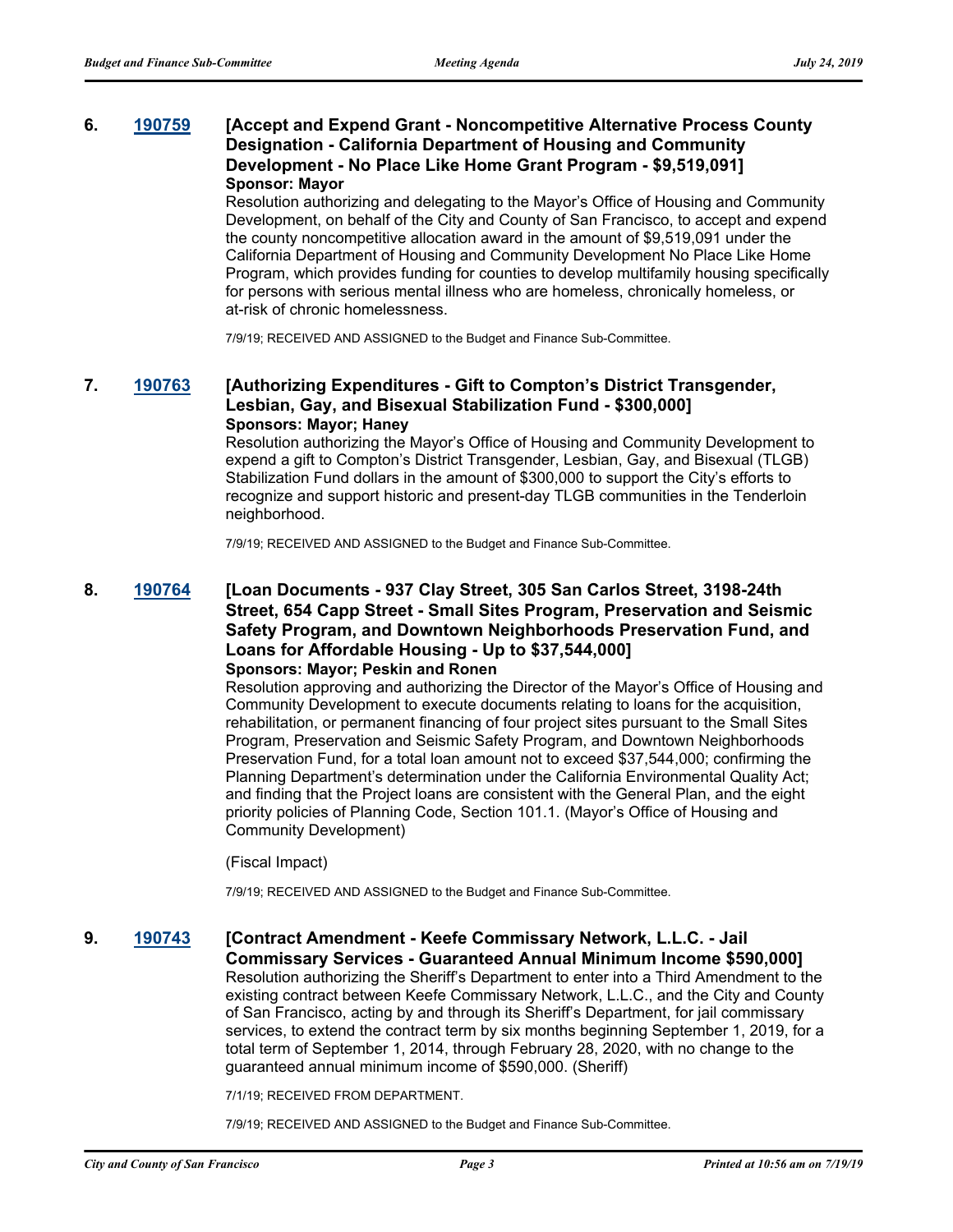# **10. [190774](http://sfgov.legistar.com/gateway.aspx?m=l&id=34896) [Real Property Acquisition - 1828 Egbert Avenue - San Francisco Self Storage III, LLC - \$67,300,000]**

# **Sponsor: Walton**

Resolution approving and authorizing the Real Estate Division to acquire Real Property located at 1828 Egbert Avenue, from San Francisco Self Storage III, LLC, dba 1828 Egbert Avenue, LLC, for a purchase price of \$67,300,000 subject to future authorization of Certificates of Participation; placing the real property under the jurisdiction of the Real Estate Division for use of storing evidence and moving property from the Hall of Justice and other locations; adopting findings that the acquisition is consistent with the General Plan, and the eight priority policies of Planning Code, Section 101.1; and authorizing the Director of Property to execute documents, enter into the Leaseback, and make certain modifications and take certain actions in furtherance of the Purchase Agreement and this Resolution, as defined herein. (Real Estate Department)

(Fiscal Impact)

7/9/19; RECEIVED AND ASSIGNED to the Budget and Finance Sub-Committee.

# **ADJOURNMENT**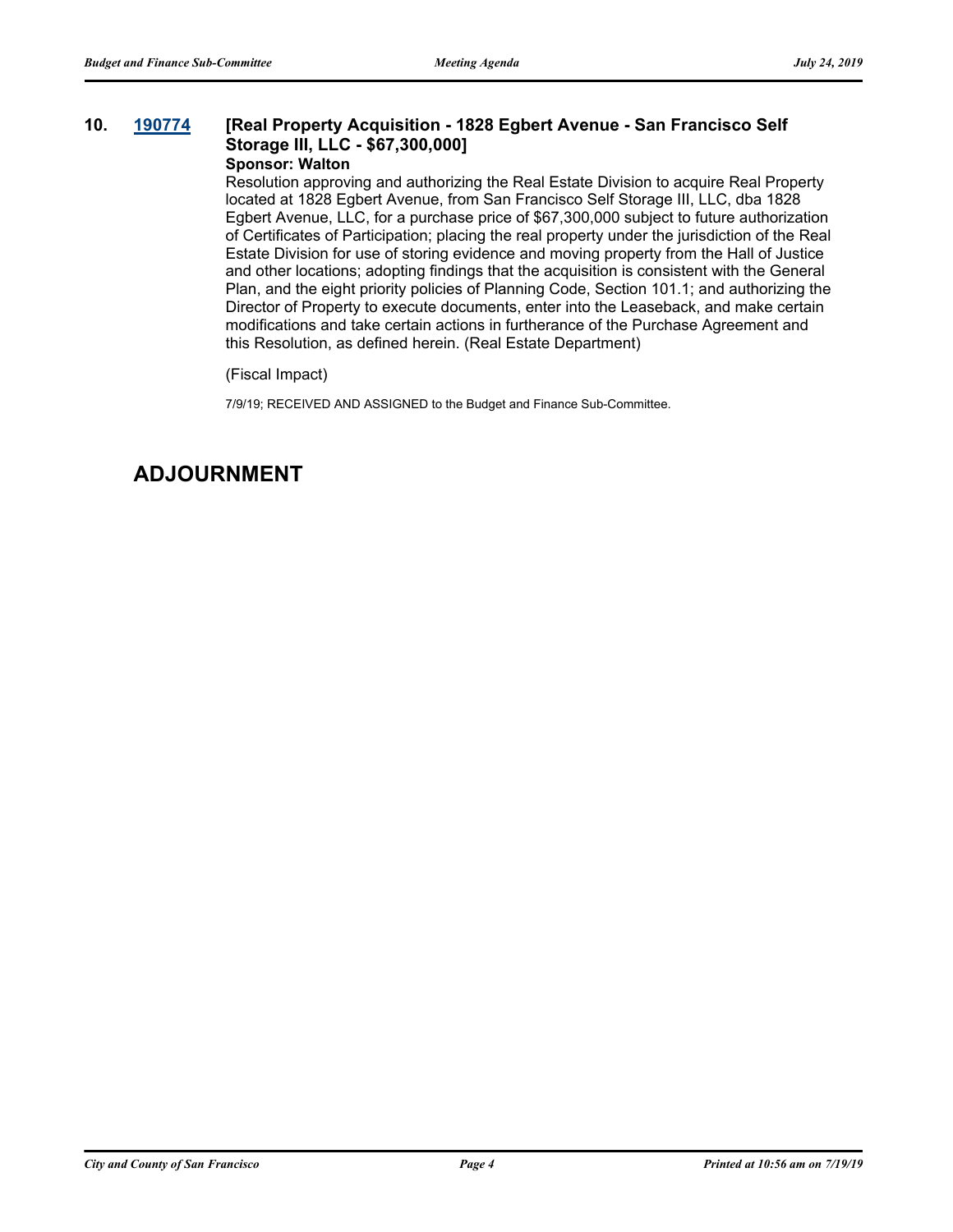# **LEGISLATION UNDER THE 30-DAY RULE**

*NOTE: The following legislation will not be considered at this meeting. Board Rule 3.22 provides that when an Ordinance or Resolution is introduced which would CREATE OR REVISE MAJOR CITY POLICY, the Committee to which the legislation is assigned shall not consider the legislation until at least thirty days after the date of introduction. The provisions of this rule shall not apply to the routine operations of the departments of the City or when a legal time limit controls the hearing timing. In general, the rule shall not apply to hearings to consider subject matter when no legislation has been presented, nor shall the rule apply to resolutions which simply URGE action to be taken.*

# **[190703](http://sfgov.legistar.com/gateway.aspx?m=l&id=34825) [Memorandum of Agreement - Issuance of Revocable Licenses and Easements Agreements - City of Mountain View - Waiver of Administrative Code Appraisal Requirements]**

Ordinance approving the terms and conditions of, and authorizing the General Manager of the San Francisco Public Utilities Commission (SFPUC) to seek approval from the Board of Supervisors and Mayor to execute a Memorandum of Agreement (MOA) with the City of Mountain View, California with a term of up to 20 years, providing for the SFPUC's issuance to Mountain View of eight revocable licenses (New Licenses) for the use of SFPUC lands for public recreational purposes in exchange for Mountain View's grant to the SFPUC of nine easements (Proposed Easements) and Mountain View's agreement to perform other services, subject to Board of Supervisors approval pursuant to Charter, Section 9.118; exempting the MOA, the New Licenses, and the Proposed Easements from the appraisal requirements of San Francisco Administrative Code, Sections 23.3 and 23.30; affirming the SFPUC's determination under the California Environmental Quality Act; and making findings, including findings of consistency with the General Plan, and the eight priority policies of Planning Code, Section 101.1(b). (Public Utilities Commission)

6/17/19; RECEIVED FROM DEPARTMENT.

6/25/19; ASSIGNED UNDER 30 DAY RULE to the Budget and Finance Sub-Committee.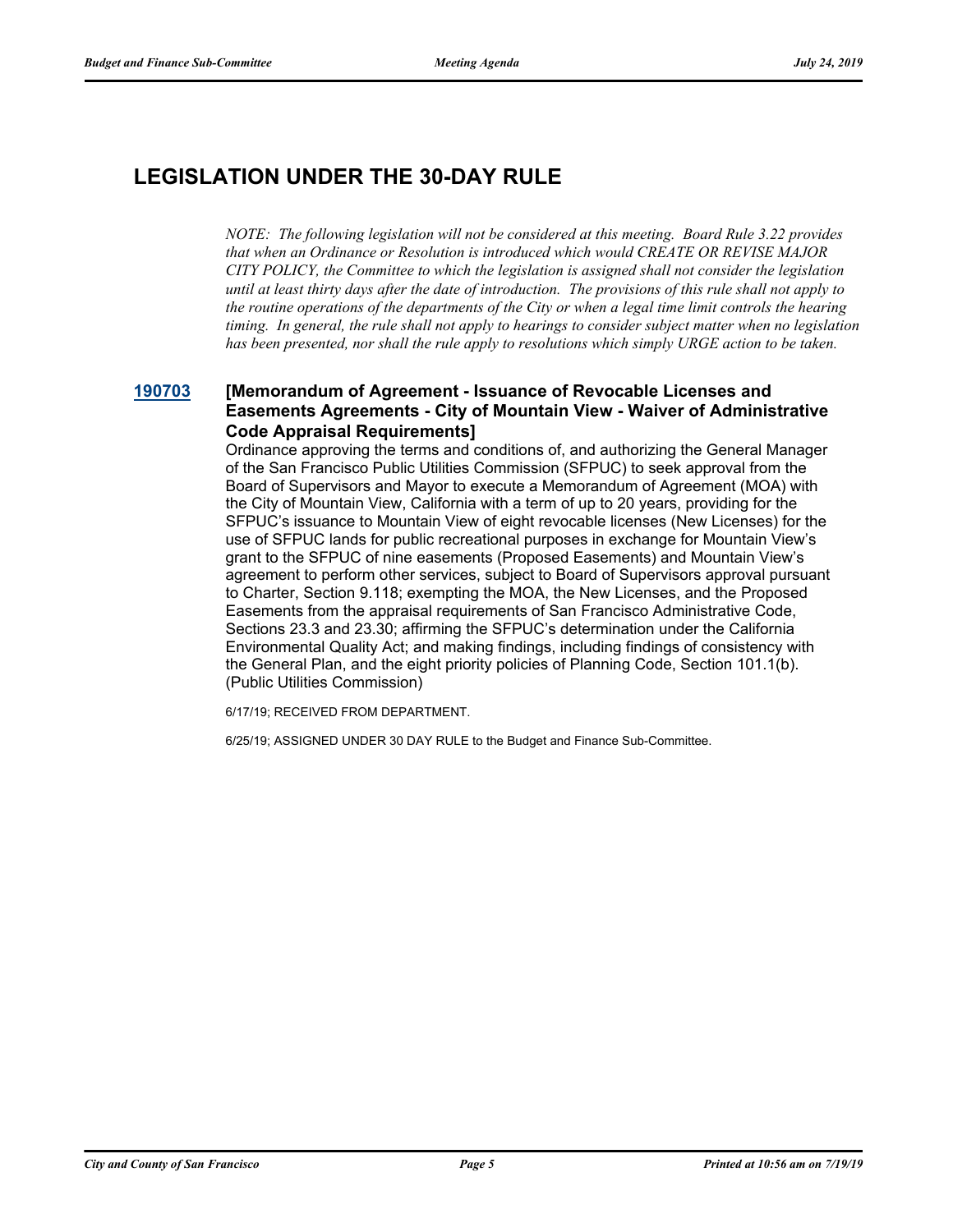# **Agenda Item Information**

Each item on the Consent or Regular agenda may include the following documents:

1) Legislation, 2) Budget and Legislative Analyst report,

3) Department or Agency cover letter and/or report, 4) Public correspondence

Items will be available for review at City Hall, 1 Dr. Carlton B. Goodlett Place, Room 244, Reception Desk.

# **Meeting Procedures**

The Board of Supervisors is the legislative body of the City and County of San Francisco. The Board has several standing committees where ordinances and resolutions are the subject of hearings at which members of the public are urged to testify. The full Board does not hold a second public hearing on measures which have been heard in committee.

Board procedures do not permit: 1) persons in the audience to vocally express support or opposition to statements by Supervisors or by other persons testifying; 2) ringing and use of cell phones, pagers, and similar sound-producing electronic devices; 3) bringing in or displaying signs in the meeting room; and 4) standing in the meeting room.

Each member of the public will be allotted the same maximum number of minutes to speak as set by the President or Chair at the beginning of each item or public comment, excluding City representatives, except that public speakers using interpretation assistance will be allowed to testify for twice the amount of the public testimony time limit. If simultaneous interpretation services are used, speakers will be governed by the public testimony time limit applied to speakers not requesting interpretation assistance. Members of the public who want a document placed on the overhead for display should clearly state such and subsequently remove the document when they want the screen to return to live coverage of the meeting.

IMPORTANT INFORMATION: The public is encouraged to testify at Committee meetings. Persons unable to attend the meeting may submit to the City, by the time the proceedings begin, written comments regarding the agenda items. These comments will be made a part of the official public record and shall be brought to the attention of the Board of Supervisors. Written communications should be submitted to the Clerk of the Board or Clerk of the Committee: 1 Dr. Carlton B. Goodlett Place, Room 244, San Francisco, CA 94102. Communications not received prior to the hearing may be delivered to the Clerk of the Board or Clerk of the Committee at the hearing and you are encouraged to bring enough copies for distribution to all of its members.

LAPTOP COMPUTER FOR PRESENTATIONS: Contact City Hall Media Services at (415) 554-7490 to coordinate the use of the laptop computer for presentations. Presenters should arrive 30 minutes prior to the meeting to test their presentations on the computer.

COPYRIGHT: System content that is broadcasted live during public proceedings is secured by High-bandwidth Digital Content Protection (HDCP), which prevents copyrighted or encrypted content from being displayed or transmitted through unauthorized devices. Members of the public who utilize chamber digital, audio and visual technology may not display copyrighted or encrypted content during public proceedings.

AGENDA PACKET: Available for review in the Office of the Clerk of the Board, City Hall, 1 Dr.Carlton B Goodlett Place, Room 244, or on the internet at http://www.sfbos.org/meetings. Meetings are cablecast on SFGovTV, the Government Channel 26. For DVD copies and scheduling call (415) 554-4188.

LANGUAGE INTERPRETERS: Requests must be received at least 48 hours in advance of the meeting to help ensure availability. Contact Peggy Nevin at (415) 554-5184. AVISO EN ESPAÑOL: La solicitud para un traductor debe recibirse antes de mediodía de el viernes anterior a la reunion. Llame a Peggy Nevin at (415) 554-5184. Paunawa: Ang mga kahilingan ay kailangang matanggap sa loob ng 48 oras bago mag miting upang matiyak na matutugunan ang mga hiling. Mangyaring tumawag ka sa (415) 554-5184.